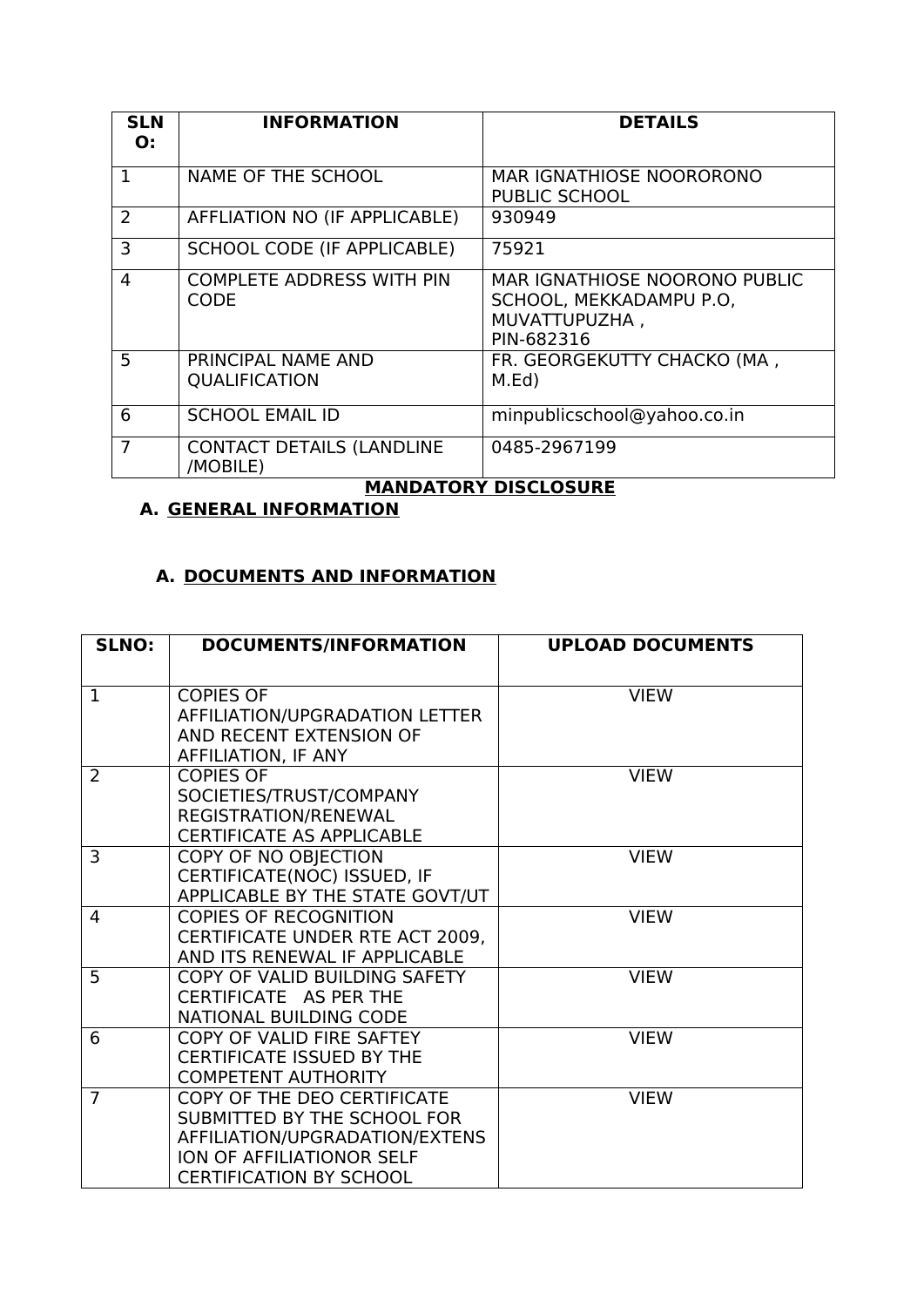| COPIES OF VALID WATER, HEALTH | ∕IEW |
|-------------------------------|------|
| AND SANITATION CERTIFICATES   |      |

#### **B. RESULT AND ACADEMICS**

| <b>SL</b><br><b>NO</b> | <b>DOCUMENTS/INFORMATION</b>                                                      | <b>UPLOAD DOCUMENTS</b> |
|------------------------|-----------------------------------------------------------------------------------|-------------------------|
|                        | FEE STRUCTURE OF THE SCHOOL                                                       | VIEW                    |
| $\overline{2}$         | ANNUAL ACADEMIC CALENDER                                                          | VIEW                    |
| 3                      | LIST OF SCHOOL MANAGEMENT<br>COMMITE(SMC)                                         | VIEW                    |
| 4                      | LIST OF PARENTS TEACHERS<br><b>ASSOCIATION (PTA) MEMBERS</b>                      | <b>VIFW</b>             |
| 5                      | <b>LAST THREE YEAR RESULT OF</b><br>THE BOARD EXAMINATION AS<br>PER APPLICABILITY | VIFW                    |

## **RESULT CLASS : X**

| <b>SLN</b> | <b>YEA</b><br>R | <b>NO: OF</b><br><b>REGISTERED</b><br><b>STUDENTS</b> | <b>NO: OF</b><br><b>STUDENTS</b><br><b>PASSED</b> | <b>PASS</b><br><b>PERCENTAGE</b> | <b>REMARKS</b> |
|------------|-----------------|-------------------------------------------------------|---------------------------------------------------|----------------------------------|----------------|
|            | 2020            | 32                                                    | 32                                                | 100                              |                |
| כי         | 2019            | 23                                                    | 23                                                | 100                              |                |
| 3          | 2018            | 23                                                    | 23                                                | 100                              |                |

# **D STAFF (TEACHING)**

| <b>SL</b><br><b>NO</b> | <b>INFORMATION</b>                                  | <b>DETAILS</b>                                     |
|------------------------|-----------------------------------------------------|----------------------------------------------------|
|                        | <b>PRINCIPAL</b>                                    | 1                                                  |
| っ                      | <b>TOTAL NO. OF TEACHERS</b>                        | 17                                                 |
|                        | <b>PGT</b>                                          | 0                                                  |
|                        | <b>TGT</b>                                          | 15                                                 |
|                        | <b>PRT</b>                                          | 3                                                  |
| 3                      | <b>TEACHERS SECTION RATIO</b>                       | 1:1.5                                              |
| 4                      | DETAILS OF SPECIAL EDUCATOR                         | Fr. Joby Varghese B A, B.Ed<br>(Special Education) |
| 5                      | DETAILS OF COUNSELLOR AND WELNESS<br><b>TEACHER</b> | Dn. Santu Paulose (MSW)                            |